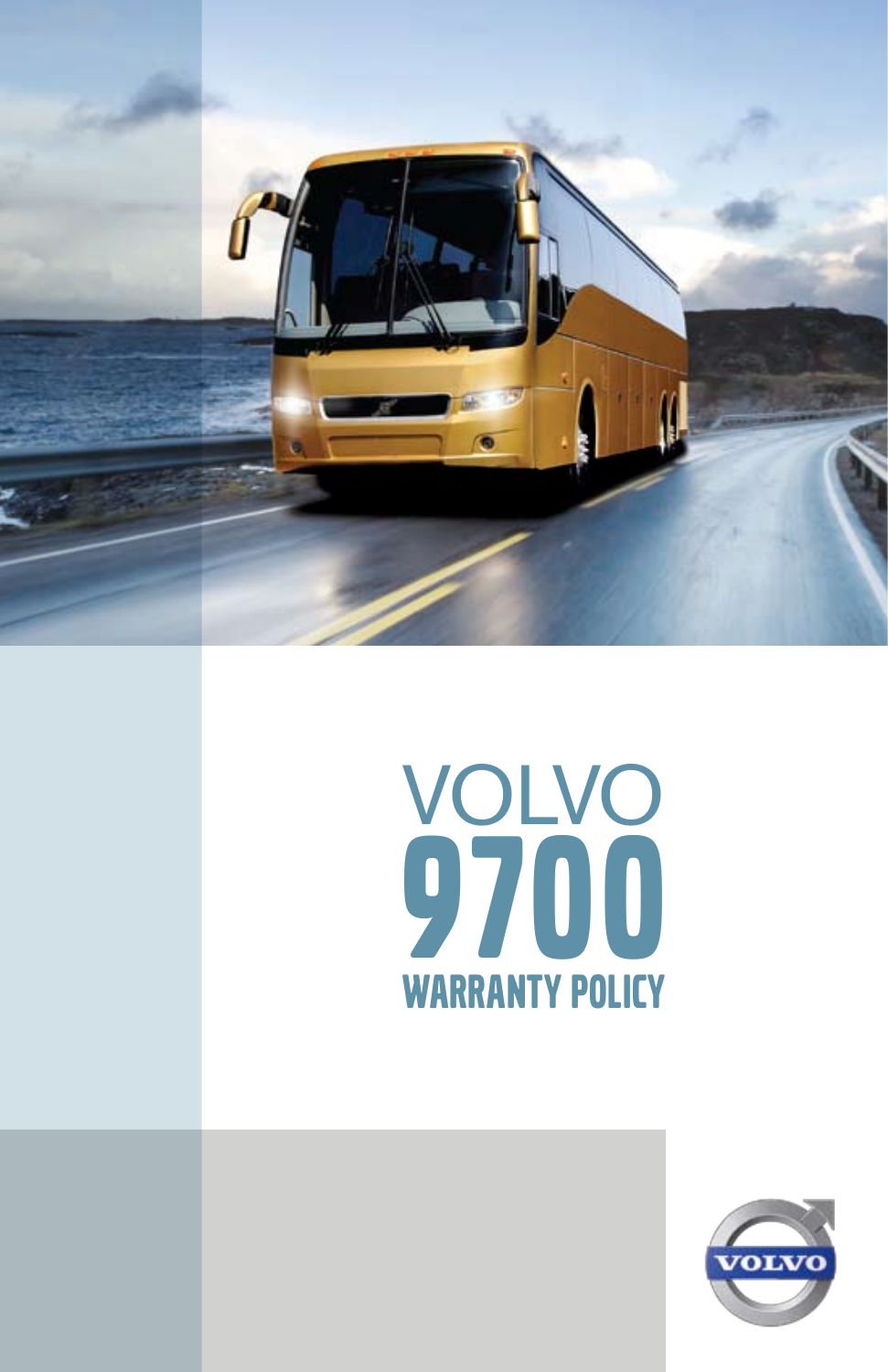





# 1 Terms of coverage

## 1.1 LIMITED WARRANTY

Prevost, a division of Volvo Group Canada Inc. (hereinafter outlined as "Prevost")

This limited warranty applies to the first retail purchaser and to any subsequent owner during the WARRANTY PERIOD of new VOLVO coaches delivered on or after January 1st, 2010 (Sold in the United States —including Hawaii and Alaska— and Canada).

## 1.2 DEFECTS

This warranty covers coach REPAIRS to correct any malfunction occurring during the WARRANTY PERIOD resulting from defects in material or workmanship under normal use and service. The warranty applies on the condition that Prevost is given full access to all electronic data in the Electronic Control Modules.

## 1.3 REPAIRS

To obtain warranty repairs, you must request needed repairs within the WARRANTY PERIOD from a Prevost Service Center or Service Provider (a complete list of Prevost's Service Providers can be found at www.prevostcar.com under Parts & Service). Only new genuine parts or remanufactured parts or components supplied or approved by Prevost will be used. Prevost may, at its discretion, replace rather than repair components. The defective parts or assemblies replaced shall become the property of Prevost. A reasonable time must be allowed to perform the warranty repair when the coach is brought to the Service Center.

In the event that it would not be possible to bring the coach to a Prevost Service Center, the warranty repairs (except for engine or transmission failures) may be performed by the owner's maintenance organization or by a service shop. Labor will be reimbursed according to the current Prevost approved rate and parts costs will be reimbursed with reference to the current Prevost parts price list.

Warranty repairs do not constitute an extension of the original warranty period for anypart replaced under warranty. Warranty consideration can only be given if the deficiency is brought to the attention of an authorized Prevost Service Center or Service Provider upon discovery and the coach must be made available, in a timely fashion during the coverage period, for repair.

Valid warranty claims must be filed and sent to Prevost's warranty department within 30 days of the failure date.

*(Please contact Prevost's warranty department to obtain complete claim processing instructions).*

## 1.4 PAINT / BODY DEFECTS / SIDE WINDOWS

Paint/Body defects: Authorization from Prevost is required PRIOR to the performance of any warranty paint/body repairs on a coach. Pictures of defects and a detailed estimate of repair are required for prior approval from Prevost. Prevost reserves the right to inspect the repairs upon completion. Warranty payments are subject to such inspection conditional that the repairs are performed within factory specifications.

Side windows: Replacement of fogged or unsealed side windows requires prior approval from Prevost.



(Supported by Prevost)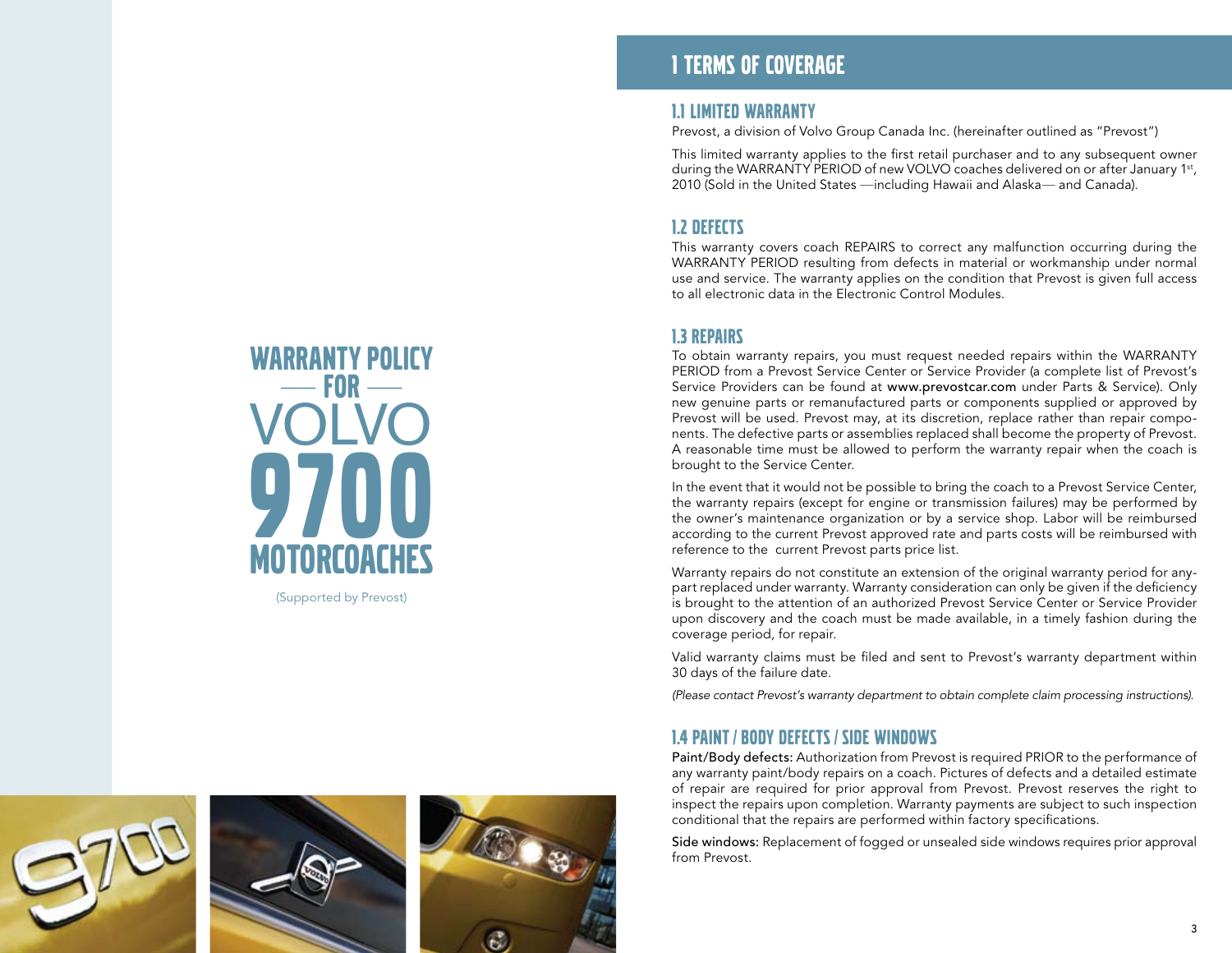# 1.5 ELECTRICAL COMPONENTS

Replacement of the following electrical components must be performed by using a REFURBISHED and/or REMANUFACTURED component supplied by Prevost.

| <b>APPLICABLE ELECTRICAL COMPONENTS</b> |                             |
|-----------------------------------------|-----------------------------|
| Alternator                              | Instrument cluster          |
| Starter motor                           | Power inverter              |
| Evaporator motor                        | Electronic destination sign |
| Condenser motor                         |                             |

## 1.6 WARRANTY PERIOD AND LIMITATIONS

Subject to the warranty limitation schedules below, the basic WARRANTY PERIOD begins on the date the coach is delivered to the first retail purchaser and is valid for a period of 24 months or 250,000 miles (402,000 km) whichever comes first.

All coverage is 100% parts & labor unless otherwise specified and includes the Volvo engine/transmission.

Notwithstanding the foregoing, coaches shall be subject to the warranty limitation set forth below, including the following warranty limitation schedule:

| <b>WARRANTY LIMITATION SCHEDULE</b>               | <b>6 MONTHS</b><br>60,000 MI. (96,000 KM) | 12 MONTHS<br>125,000 MI. (201,000 KM) |
|---------------------------------------------------|-------------------------------------------|---------------------------------------|
| Front windshields (Stress crack only)             |                                           |                                       |
| Side windows (shattering or stress cracks)        |                                           |                                       |
| Belt tensioner, pulley bearing                    |                                           |                                       |
| Lavatory pump                                     |                                           |                                       |
| Engine batteries                                  |                                           |                                       |
| Propeller shaft, u-joints                         |                                           |                                       |
| Steering damper                                   |                                           |                                       |
| Suspension shock absorbers and bushing            |                                           |                                       |
| Suspension bushings (wear)                        |                                           |                                       |
| Baggage door gas cylinders                        |                                           |                                       |
| Rear view mirrors                                 |                                           |                                       |
| Sun shades                                        |                                           |                                       |
| Brake rotors, caliper pins, bushing, rubber boots |                                           |                                       |

Engine emission controls manufactured by Volvo Powertrain (including the charge air cooler) are covered for a total period of 60 months, including an initial 24 months or 250,000 mi. (402,000 km) period. Once the initial 24 months period has expired, the warranty is subject to a 100,000 mi. (161,000 km) limitation, starting from the date the coach is delivered to the first retail purchaser.

Service adjustments including but not limited to tire balancing, wheel alignment, head lamp adjustment and adjustment of entrance, baggage and service doors are covered for a period of 3 months/unlimited mileage.

Notwithstanding the foregoing, Volvo engine components shall be subject to the warranty limitation set forth in the following warranty limitation schedule:

EMISSIONS COMPONENTS: 60 MONTHS OR 100,000 MILES (161,000 kilometers)

|                                                                                                                                   | LUMPUNENI ): OU MUNIN JUN (101,000 MILL) (161,000 kilometers)                                                                                                                                                                                                                                  |    |                        |                     |
|-----------------------------------------------------------------------------------------------------------------------------------|------------------------------------------------------------------------------------------------------------------------------------------------------------------------------------------------------------------------------------------------------------------------------------------------|----|------------------------|---------------------|
|                                                                                                                                   | <b>MAJOR COMPONENTS: 60 MONTHS OR 500,000 MILES</b> (805,000 kilometers)                                                                                                                                                                                                                       |    |                        | MISSIONS COMPONENTS |
|                                                                                                                                   | STANDARD COMPONENTS: 24 MONTHS OR 250,000 MILES (402,000 kilometers)                                                                                                                                                                                                                           |    | <b>AJOR COMPONENTS</b> |                     |
| <b>COVERED COMPONENTS</b>                                                                                                         | <b>OUALIFICATIONS AND LIMITATIONS</b>                                                                                                                                                                                                                                                          |    |                        |                     |
| <b>Air Compressor</b>                                                                                                             |                                                                                                                                                                                                                                                                                                |    |                        |                     |
| Air Compressor Sprocket                                                                                                           |                                                                                                                                                                                                                                                                                                |    |                        |                     |
| Alternator (Bosch)                                                                                                                | Excludes wear items such as brushes and bearings.<br>The auxiliary alternator (if applicable) is NOT covered.                                                                                                                                                                                  |    |                        |                     |
| Bearings                                                                                                                          | All internal lubricated bearings and bushings only.                                                                                                                                                                                                                                            |    |                        |                     |
| <b>Camshaft, Caps and Bolts</b>                                                                                                   | Failures resulting from the valve and injector adjustments<br>not being maintained properly are NOT covered. Normal<br>maintenance adjustments are NOT covered.                                                                                                                                |    |                        |                     |
| Connecting Rods, Caps,<br>and Bolts                                                                                               |                                                                                                                                                                                                                                                                                                |    |                        |                     |
| <b>Coolant Duct Cover</b>                                                                                                         |                                                                                                                                                                                                                                                                                                |    |                        |                     |
| <b>Crankcase Ventilation</b><br>Assembly                                                                                          |                                                                                                                                                                                                                                                                                                |    |                        |                     |
| Crankshaft                                                                                                                        |                                                                                                                                                                                                                                                                                                |    | ٠                      |                     |
| Crankshaft Hub                                                                                                                    |                                                                                                                                                                                                                                                                                                |    |                        |                     |
| Cylinder Block Casting,<br><b>Main Caps and Bolts</b>                                                                             |                                                                                                                                                                                                                                                                                                |    |                        |                     |
| <b>Cylinder Block Expansion</b><br>Plugs                                                                                          |                                                                                                                                                                                                                                                                                                |    |                        |                     |
| Cylinder Block Heater                                                                                                             |                                                                                                                                                                                                                                                                                                |    |                        |                     |
| <b>Cylinder Head Casting</b><br>and Bolts                                                                                         |                                                                                                                                                                                                                                                                                                |    | n a                    |                     |
| <b>Cylinder Head Expansion</b><br>Plugs                                                                                           |                                                                                                                                                                                                                                                                                                |    |                        |                     |
| Cylinder Head Gasket                                                                                                              |                                                                                                                                                                                                                                                                                                | ×. |                        |                     |
| <b>DEF</b> (Diesel Exhaust Fluid)<br>and SCR System                                                                               | Includes: DEF tank, coolant supply valve, hoses, air pressure<br>regulator, mtg brackets, harnesses, dosing unit, injector and pump.                                                                                                                                                           | ×. |                        |                     |
| <b>EGR</b> (Exhaust Gas<br>Recirculation) Components                                                                              | All components including pipes, clamps, fittings, & gaskets.<br>Excludes: EGR cooler vibration damper which is<br>a maintenance item.                                                                                                                                                          |    |                        |                     |
| <b>EGR Control Valve</b>                                                                                                          |                                                                                                                                                                                                                                                                                                |    |                        |                     |
| <b>EGR Cooler</b>                                                                                                                 |                                                                                                                                                                                                                                                                                                |    |                        |                     |
| <b>EGR Mixing Chamber</b>                                                                                                         |                                                                                                                                                                                                                                                                                                |    |                        |                     |
| <b>EGR System Wiring Harness</b>                                                                                                  |                                                                                                                                                                                                                                                                                                |    |                        |                     |
| <b>Electrical EA Harness</b><br>Supplied with Engine                                                                              | From ECU to sensors and injectors                                                                                                                                                                                                                                                              |    |                        |                     |
| <b>Electronic Control Unit</b><br>(ECU)                                                                                           | For the failure to be covered under Emissions Components,<br>the failure must affect the emissions of the unit.                                                                                                                                                                                |    |                        |                     |
| <b>Engine Brake Mechanism</b><br>(VEB)                                                                                            | Includes: VEB Control valve and VEB Rocker arms.<br>Factory installed only                                                                                                                                                                                                                     |    |                        |                     |
| <b>Exhaust After-Treatment</b><br>System Fleetguard<br><b>Emissions Solutions</b><br>(FES) <b>Emissions Related</b><br>Components | Includes: Diesel Particulate Filter (DPF), After-Treatment<br>Hydrocarbon Injector (AHI), AHI shutoff valve, Discharge<br>Recirculation (Heat Mode) Valve, Pre Catalyst Temp. Sensor,<br>Post Catalyst Temp. Sensor, DPF Differential Pressure Sensor,<br>and the Downstream DPF Temp. Sensor. |    |                        |                     |
| <b>Exhaust Manifold Casting</b>                                                                                                   |                                                                                                                                                                                                                                                                                                |    |                        |                     |

*Indicates co mponent is covered if within time/mileage limits*

**PA** 

4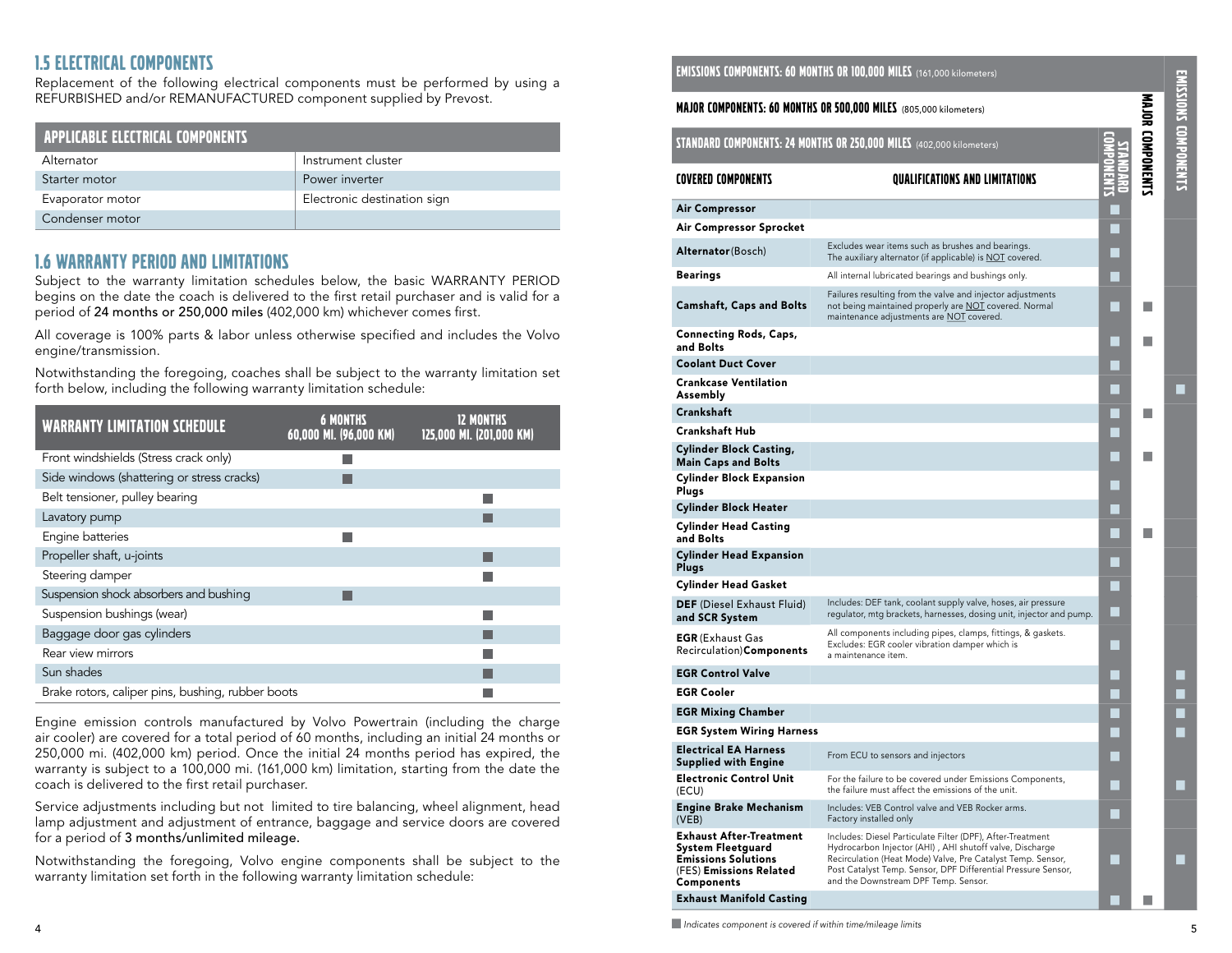| EMISSIONS COMPONENTS: 60 MONTHS OR 100,000 MILES (161,000 kilometers)       |                                                                                                                                                                                                                     |     |                         |                             |
|-----------------------------------------------------------------------------|---------------------------------------------------------------------------------------------------------------------------------------------------------------------------------------------------------------------|-----|-------------------------|-----------------------------|
| <b>MAJOR COMPONENTS: 60 MONTHS OR 500,000 MILES (805,000 kilometers)</b>    |                                                                                                                                                                                                                     |     |                         | <b>EXISSIONS CONPORENTS</b> |
| <b>STANDARD COMPONENTS: 24 MONTHS OR 250,000 MILES (402,000 kilometers)</b> |                                                                                                                                                                                                                     |     | <b>MAJOR COMPONENTS</b> |                             |
| <b>COVERED COMPONENTS</b>                                                   | <b>QUALIFICATIONS AND LIMITATIONS</b>                                                                                                                                                                               |     |                         |                             |
| <b>Exhaust Manifold Joint</b><br>Seals, Gaskets, Wraps<br>or Rings          |                                                                                                                                                                                                                     |     |                         |                             |
| <b>Fan Belt Tensioner</b><br><b>Assembly &amp; Bracket</b>                  | Excludes fan belt.                                                                                                                                                                                                  |     |                         |                             |
| <b>Flywheel</b>                                                             |                                                                                                                                                                                                                     |     |                         |                             |
| <b>Flywheel Housing</b>                                                     |                                                                                                                                                                                                                     | m,  |                         |                             |
| <b>Flywheel Ring Gear</b>                                                   | Excludes failures caused by starter failure.                                                                                                                                                                        | ┓   |                         |                             |
| <b>Fuel Filter Housing</b>                                                  |                                                                                                                                                                                                                     | ┓   |                         |                             |
| <b>Fuel Injector Sleeves</b>                                                | Seals included.                                                                                                                                                                                                     | Ξ   |                         |                             |
| <b>Fuel Injectors</b>                                                       | Adjustments NOT covered.                                                                                                                                                                                            |     |                         |                             |
| <b>Fuel Pressure Regulator</b><br>Valve                                     |                                                                                                                                                                                                                     |     |                         |                             |
| <b>Fuel Transfer Pump</b>                                                   |                                                                                                                                                                                                                     |     |                         |                             |
| Gaskets, Seals, O Rings,<br><b>Silicon Sealant</b>                          |                                                                                                                                                                                                                     |     |                         |                             |
| Gears                                                                       | All internally lubricated gears only.                                                                                                                                                                               |     |                         |                             |
| <b>Hoses and Lines, Supplied</b><br>with Engine                             | Fluid carrying. Engine to engine mounted.                                                                                                                                                                           |     |                         |                             |
| <b>Intake Manifold</b>                                                      |                                                                                                                                                                                                                     |     | <b>CONTRACTOR</b>       |                             |
| <b>Ladder Frame</b>                                                         |                                                                                                                                                                                                                     |     |                         |                             |
| <b>Oil Cooler Core</b>                                                      | Engine oil cooler.                                                                                                                                                                                                  |     |                         |                             |
| Oil Fill Tube and Cap                                                       |                                                                                                                                                                                                                     |     |                         |                             |
| Oil Filter Housing                                                          |                                                                                                                                                                                                                     |     |                         |                             |
| Oil Pan                                                                     |                                                                                                                                                                                                                     |     |                         |                             |
| Oil Pump                                                                    |                                                                                                                                                                                                                     |     |                         |                             |
| Pistons, Rings and Linersr                                                  | Wear out NOT covered.                                                                                                                                                                                               |     |                         |                             |
| <b>Power Steering Pump</b>                                                  |                                                                                                                                                                                                                     |     |                         |                             |
| Pre-heater                                                                  | Factory installed only.                                                                                                                                                                                             | ┓   |                         |                             |
| <b>Rocker Arm Assembly</b><br>and Shafts                                    | Includes VEB Rockers and non-VEB rockers. Failures resulting<br>from the valve and injector adjustments not being maintained<br>properly are <b>NOT</b> covered. Normal maintenance adjustments<br>are NOT covered. | . I |                         |                             |
| Sensor, Cam (Engine Position)                                               |                                                                                                                                                                                                                     | ш   |                         |                             |
| Sensor, Coolant<br>Temperature                                              |                                                                                                                                                                                                                     | ×.  |                         |                             |
| Sensor, Crankshaft<br>(Engine Timing)                                       |                                                                                                                                                                                                                     | ×.  |                         |                             |
| Sensor, EGR Temp.<br>and Pressure                                           |                                                                                                                                                                                                                     |     |                         |                             |
| Sensor, Engine Oil Level<br>and Temp.                                       |                                                                                                                                                                                                                     |     |                         |                             |

| LUMPUNENI): UU MUNIN SU MUU,UUU MILL) (161,000 kilometers) (UNPUNENI) LUMPUNENI |                                                                                                                                                                                                                          |    |                           |                             |
|---------------------------------------------------------------------------------|--------------------------------------------------------------------------------------------------------------------------------------------------------------------------------------------------------------------------|----|---------------------------|-----------------------------|
| <b>MAJOR COMPONENTS: 60 MONTHS OR 500.000 MILES</b> (805.000 kilometers)        |                                                                                                                                                                                                                          |    |                           |                             |
|                                                                                 | STANDARD COMPONENTS: 24 MONTHS OR 250,000 MILES (402,000 kilometers)                                                                                                                                                     |    | <b>NATION COMPONERITS</b> | <b>EMISSIONS COMPONENTS</b> |
| <b>COVERED COMPONENTS</b>                                                       | QUALIFICATIONS AND LIMITATIONS                                                                                                                                                                                           |    |                           |                             |
| <b>Sensor, Engine Oil Pressure</b>                                              |                                                                                                                                                                                                                          |    |                           |                             |
| Sensor, Fuel Pressure and<br>Temperature                                        |                                                                                                                                                                                                                          |    |                           |                             |
| <b>Sensor, Humidity</b>                                                         |                                                                                                                                                                                                                          |    |                           |                             |
| Sensor, Intake Boost<br><b>Pressure and Temperature</b>                         |                                                                                                                                                                                                                          |    |                           |                             |
| Sensor, NOx/02                                                                  |                                                                                                                                                                                                                          |    |                           |                             |
| Sensors, DPF Temp.<br>and Pressure                                              |                                                                                                                                                                                                                          |    |                           |                             |
| <b>Starter Motor</b>                                                            |                                                                                                                                                                                                                          |    |                           |                             |
| <b>Thermostat</b> (Coolant)                                                     |                                                                                                                                                                                                                          | ×. |                           |                             |
| <b>Thermostat Housing</b><br>(Coolant)                                          |                                                                                                                                                                                                                          |    |                           |                             |
| <b>Thermostat Side Cover</b><br>(Coolant)                                       |                                                                                                                                                                                                                          |    |                           |                             |
| <b>Timing Gear Cover and Plate</b>                                              |                                                                                                                                                                                                                          |    |                           |                             |
| <b>Turbocharger Assembly</b>                                                    | Includes the VGT Actuator Module.                                                                                                                                                                                        | ×. |                           |                             |
| <b>Valve Assembly</b>                                                           | Includes the valves, springs, keepers, guides, rotators and seats.<br>Failures resulting from the valve adjustments not being<br>maintained properly are NOT covered. Normal maintenance<br>adjustments are NOT covered. |    |                           |                             |
| Valve Cover                                                                     |                                                                                                                                                                                                                          |    |                           |                             |
| Valve Yokes (Bridge)<br>and Pins                                                | Failures resulting from the valve adjustments not being<br>maintained properly are NOT covered. Normal maintenance<br>adjustments are NOT covered.                                                                       |    |                           |                             |
| <b>Vibration Dampers</b><br>and Bolts                                           | Attached to the crankshaft or camshaft.                                                                                                                                                                                  |    |                           |                             |
| <b>Water Pump Assembly</b>                                                      |                                                                                                                                                                                                                          |    |                           |                             |
| <b>Water Pump Housing</b>                                                       |                                                                                                                                                                                                                          |    |                           |                             |

*Indicates component is covered if within time/mileage limits*

EMISSIONS COMPONENTS: 60 Months or 100,000 miles (161,000 kilometers)

Volvo "I-Shift" transmission shall be covered for a period of 24 months or 250,000 miles (402,000 km).

### 1.7 SERVICES SUPPLIES

The cost of service supplies such as coolant, oil, refrigerant and filters which are not reusable due to needed warranty repairs is covered by this warranty.

## 1.8 PARTS SHIPPING CHARGES

Subject to Prevost's approval, the cost to ship parts by special delivery from a Prevost parts distribution center to a repair facility where a coach needs emergency warranty repairs to be drivable is covered by this warranty.

*Indicates component is covered if within time/mileage limits*

**Tara**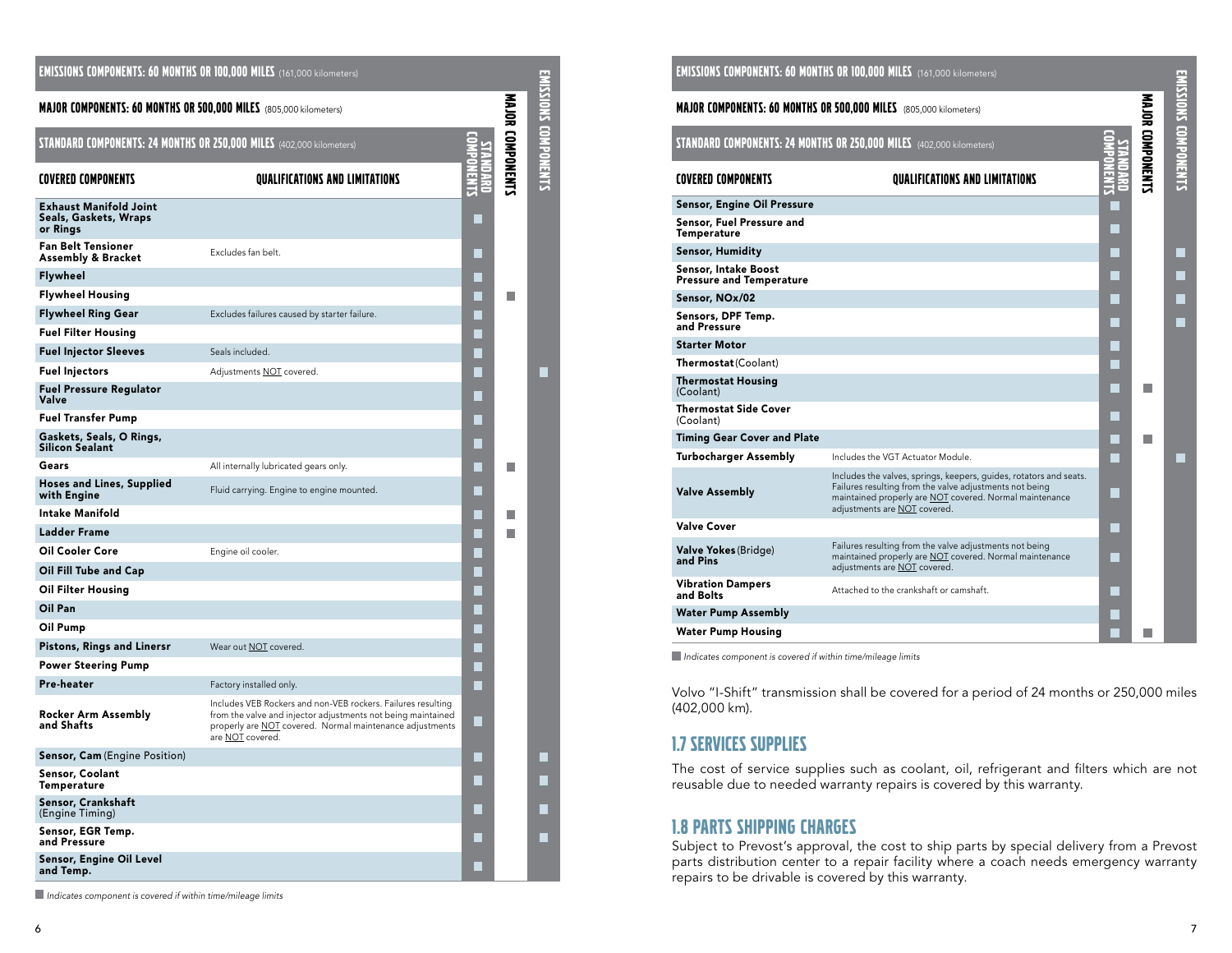# 2.1 REPAIRS DUE TO ACCIDENTS, MISUSE, MAINTENANCE, ETC.

Repairs and service adjustments caused by accident, misuse, negligence, abuse, non-authorized modifications, damage, industrial fall-out, use of parts not supplied by Prevost, lack of required maintenance, use of improper fuel, oil lubricants, refrigerant or coolant, failure to perform modifications as required by Prevost Service Bulletins within the time limit prescribed in such bulletins, excessive speed and fire, loading beyond the factory rated load capacity, non OEM equipment installation, defect/fault having become aggravated due to the failure by the driver to take immediate and appropriate action after such time as the defect/fault became known or should have become known to the driver or after activation of the coach's warning indicator system, are not covered by this warranty. For the purposes hereof, proof of proper maintenance and use of proper fuel, oil, lubricants, refrigerant and coolant are the responsibility of the owner.

This warranty does not cover the parts and labor required in the normal maintenance and servicing of the coach including all fluids and lubricants, filters, fan belts, bulbs, fuses, wiper blades, brake and clutch friction material and any parts and equipment which is consumed, worn out and/or must be replaced as a result of normal wear, tear or non-authorized modification, disassembly or rework.

## 2.2 PROGRESSIVE DAMAGE

Damages due to failure of owner to take reasonable precautions to mitigate damage are not covered. Damages to covered part due to failure of non-covered part are not covered. Coverage is limited to failure of covered part directly causing failure of noncovered part, where owner took reasonable precautions to mitigate damages.

## 2.3 ODOMETER READING

Any coach in which the odometer has been disconnected or the mileage reading has been altered and the coach's actual mileage cannot be readily determined is not covered.

## 2.4 CORROSION

Corrosion due to accident, damage, abuse, vehicle alteration, use of non automotive chemicals to clean the coach and industrial fall-out are not covered by this warranty.

## 2.5 VENDOR / SUPPLIER WARRANTIES

Tires are covered directly by their respective manufacturers. For technical or warranty support throughout North-America, please call your local tire supplier directly.

## 2.6 OTHER EXPENSES

This warranty does not cover any economic loss, including without limitation, communication expenses, meals, lodging, loss of use of the coach, loss of revenue, coach replacement charges, towing, loss of time, inconvenience, cargo damage, overtime premium, mileage, shop supplies, hotels or any other cost or expense resulting from a defect covered by this warranty.

Notwithstanding the foregoing, towing and/or road service is limited to \$600 per incident when a coach is inoperable or continued operation would result in additional component damage due to a defective component listed in the engine component coverage list included therein. Towing and/or road service charges due to a failure of a non-covered engine component or resulting from an accident are not covered. Towing coverage is limited to a single tow per incident for covered coaches that are accessible from a MAJOR paved highway and towed to the nearest authorized Prevost Service Center or Service Provider.

# 2.7 SPECIAL OPTIONS / EQUIPMENTS NOT MANUFACTURED BY PREVOST OR VOLVO

Special options or equipments requested by the customer and not part of Prevost's new coach option list although installed by Prevost or Volvo, are excluded from this warranty policy. Only Prevost's approved new coach options that are part of Prevost's new coach option list are covered under this warranty. Warranties for any other special option/ equipment must be handled directly with their respective manufacturer.

## 2.8 ENGINE WARRANTY EXCLUSIONS

In addition to other exclusions contained in this warranty policy, Volvo engines shall be subject to the following specific warranty exclusions:

IMPROPER FUEL/OIL: Use of improper or unapproved fuel or engine oil will void the engine and after treatment system (diesel particulate filter) warranty. Today's EPA emission engines require the use of EO-O Premium Plus (or VDS-4) specification high performance diesel engine oil and ultra low sulfur diesel (ULSD) fuel. ULSD-B5 biodiesel may be used. B5 tells you the percentage of biodiesel mixed in with ULSD. B5 is 5% biodiesel.

APPLICATION: Engine application problems, including but not limited to, replacement of incorrect axle or transmission ratios, failures of component parts of coaches being operated in excess of factory rated load capacities, or the use of an engine for a purpose for which it was not intended are not covered.

FUEL INJECTORS: Repair or replacement of fuel injectors must be mechanical in nature and not from erosion caused by fuel quality.

ALTERATIONS: Any engine repaired and/or altered in any way so as to adversely effect, in Prevost's sole judgment, its stability or reliability, is not covered. This includes software alterations.

OPTIONAL EQUIPMENT: Any part of the engine that fails, malfunctions, or does not perform as a result of the improper conversion or installation of special equipments is not covered.

PERFORMANCE COMPLAINTS: Performance complaints are not covered (for example, low power and poor fuel economy) unless caused by the failure of a qualified part.

OIL CONSUMPTION: Before a claim for excessive oil consumption will be considered, the owner must provide proof that all recommended maintenance has been performed and submit adequate documentation to show that oil consumption exceeds Prevost's published standards. Under no circumstances will warranty pay for excessive oil consumption after 24 months or 250,000 miles (402,000 km).

WEAROUT: Cylinder liner, piston and piston rings failures attributable to wear are specifically excluded from this warranty. The wear rate of parts in any engine, and especially those parts within the combustion area, will vary depending upon operating conditions and environment. Conditions, such as load, road speed and road conditions, as well as the quality of fuel, lubrication oil, and all filters bear a direct relationship to the wear rate and resulting life of parts. Depending upon the severity of these various conditions, parts wear and resulting failure could occur within the time limit of the coverage.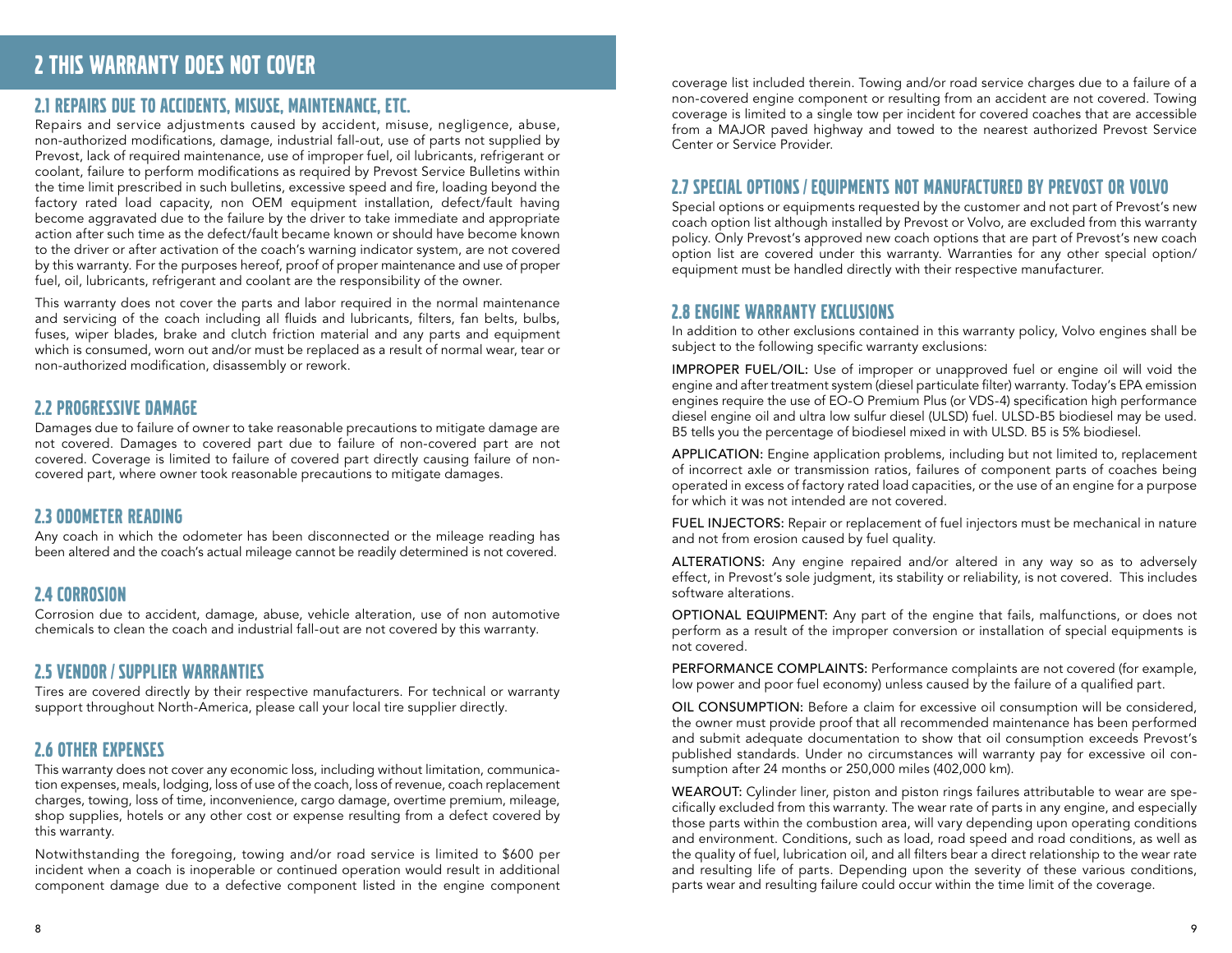

## 2.9 OTHER LIMITATIONS

TO THE EXTENT PERMITTED BY LAW, PREVOST DISCLAIMS ALL IMPLIED WARRANTIES, INCLUDING THE IMPLIED WARRANTIES OF MERCHANTABILITY OR FITNESS FOR A PARTICULAR PURPOSE. TO THE EXTENT SUCH A DISCLAIMER IS NOT ENFORCEABLE, ALL IMPLIED WARRANTIES, INCLUDING WARRANTIES OF MERCHANTABILITY AND FITNESS FOR A PARTICULAR PURPOSE, ARE LIMITED IN DURATION TO THE DURATION OF THIS LIMITED WARRANTY. THE PERFORMANCE OF REPAIRS IS THE EXCLUSIVE REMEDY UNDER THIS WARRANTY. NO PERSON IS AUTHORIZED TO MODIFY THIS WARRANTY OR TO ASSUME ANY OTHER LIABILITY ON BEHALF OF PREVOST UNLESS THIS MODIFICATION IS MADE IN WRITING AND SIGNED BY AN AUTHORIZED OFFICER OF PREVOST. SOME STATES DO NOT ALLOW LIMITATIONS ON HOW LONG AN IMPLIED WARRANTY LASTS, SO THE ABOVE LIMITATION MAY NOT APPLY TO YOU.

THE OBLIGATIONS OF PREVOST SHALL NOT EXTEND BEYOND THE OBLIGATIONS EXPRESSLY UNDERTAKEN HEREIN AND PREVOST SHALL HAVE NO LIABILITY OF RESPONSIBILITY TO THE PURCHASER OF THE COACH OR ANY THIRD PARTY FOR ANY LOSS OR DAMAGE, WHETHER DIRECT OR INDIRECT OR FOR INCIDENTAL OR CONSEQUENTIAL DAMAGE. SOME STATES DO NOT ALLOW THE EXCLUSION OR LIMITATION OF INCIDENTAL OR CONSEQUENTIAL DAMAGES, SO THE ABOVE LIMITATION OR EXCLUSION MAY NOT APPLY TO YOU.

THIS WARRANTY GIVES YOU SPECIFIC LEGAL RIGHTS AND YOU MAY ALSO HAVE OTHER RIGHTS WHICH VARY FROM STATE TO STATE.

### Prevost Warranty Department

850, Chemin Olivier Saint-Nicolas, Quebec G7A 2N1 CANADA Toll Free: 1-866-870-2046 • Tel.: 418-831-2046 Fax: 418-831-9301

# PREVOST PARTS & SERVICE CENTERS ACROSS THE UNITED STATES AND CANADA



BRITISH COLUMBIA • CALIFORNIA • TEXAS • ILLINOIS • TENNESSEE • FLORIDA • NEW JERSEY • QUEBEC

### PREVOST PARTS & SERVICE CENTERS

#### CALIFORNIA 3384 De Forest Circle Mira Loma, CA 91752

Toll Free: 1-800-421-9958 Fax: 951-360-2565 Parts

#### FLORIDA

6931 Business Park Blvd. N. Jacksonville, FL 32256 Toll Free: 1-800-874-7740 Fax: 904-886-0093 Parts

### **TEXAS**

15200 Frye Road Fort Worth, TX 76155-2702 Toll Free: 1-866-773-8678 Fax: 817-685-0460

### PARTS CUSTOMER SERVICE

UNITED STATES 2200 Point Blvd, Suite 100 Elgin, IL 60123 Toll Free: 1-800-621-5519 Toll Free Fax: 1-877-999-8809

#### NEW JERSEY 201 South Ave. South Plainfield, NJ 07080 Toll Free: 1-800-223-0830 Fax: 908-222-7304

TENNESSEE 800 South Cartwright Street Goodlettsville, TN 37072 Toll Free: 1-877-299-8881 Fax: 615-299-8816

Administration

### BRITISH COLUMBIA

6537 River Road Delta, BC V4K 5B9 CANADA Tel.: 604-940-3306 Fax: 604-940-3384

### QUEBEC

850 chemin Olivier Saint-Nicolas, QC G7A 2N1 CANADA Toll Free: 1-866-870-2046 Fax: 418-831-7432

2955-A Watt Street Quebec City, QC G1X 3W1 CANADA Toll Free: 1-800-463-8876 Toll Free Fax: 1-800-939-0133 Fax: 418-658-1723

CANADA

For a complete list of Prevost Approved Service Providers, please visit www.prevostcar.com